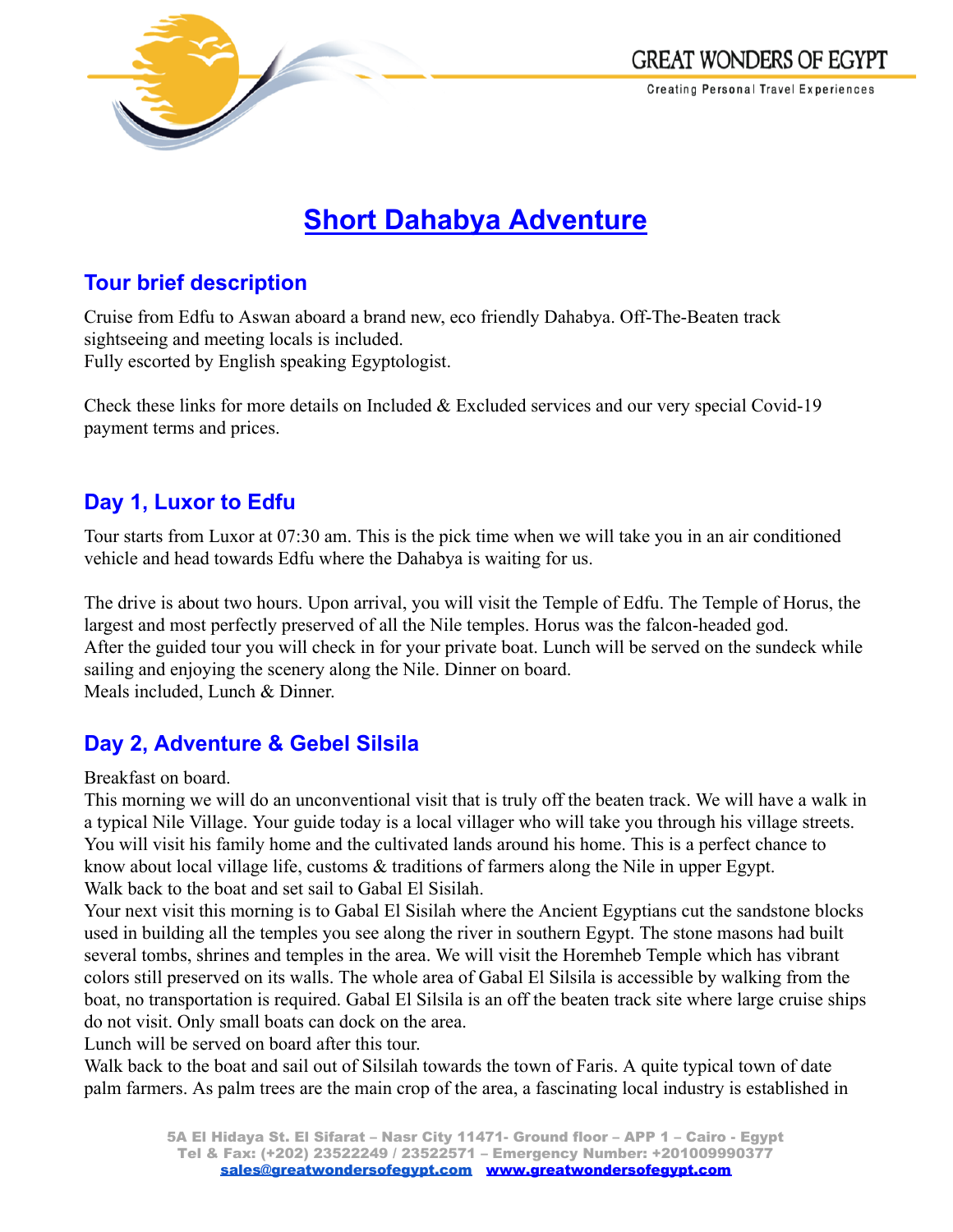

the area. The date palm fronds are used to make furniture of all sizes. We will have the chance to walk through the palm orchards and meet the farmers and makers of date palm furniture. We might have the chance to use a Tuk-Tuk if you are not up for a walk.

Back to the boat  $\&$  sail to an overnight location.

Tonight we dock on a small island with hardly any lights in the area. A great chance for star gazers to watch a clear night sky and probably see some shooting stars. Dinner and Overnight. Meals included, Breakfast, Lunch & Dinner.

## **Day 3, Adventure & Kom Ombo**

Breakfast on board. Morning sailing towards Kom Ombo. This will be another relaxing morning of leisurely sailing along the Nile with many scenery to gaze at.

Lunch on board.

Morning visit to the Temple of Kom Ombo, a unique double temple dedicated to Sobek, the crocodile, and Horus the falcon. The temple stands at a bend in the Nile where, in ancient times, sacred crocodiles basked in the sun on the riverbank and the mummified crocodile and the preserved Nilometer. Kom Ombo temple was a famous healing center in Ancient Egypt. Here we will see the most clear depiction of medical tools used in the ancient times. The temple is within a walking distance from the dock. Return to boat and Sail to Daraw where we will stop to visit a camel barn. The town of Daraw is the main trading center in upper Egypt for live camels. These camels are bred in Sudan and travel to Egypt on a 40 days journey through the desert. It is sold here to farmers and merchants who still use camels. You will now have more details on this trading and uses of camels in this visit.

Back to the boat and overnight.

Meals included, Breakfast, Lunch & Dinner.

## **Day 4, Aswan**

Breakfast on board. Check out after Breakfast.

Sightseeing tour to Aswan city highlights; the High Dam, Granite Quarries for the unfinished obelisk & Philae temple with its magnificent location on an Island behind Aswan Reservoir.

At completion of the tour, your guide will take you to your chosen destination within the city of Aswan only; hotels in Aswan or Aswan Airport.

## **Inclusions**

3 nights aboard Dahabya. Private Egyptoligist for the Dahabya group. Small group travel, max 16 travelers. Meals as indicated in the itinerary. Tea, Coffee and water during meals on board Dahabya. Entrance tickets to all sites mentioned in the itinerary. Air conditioned transportation and local transportation methods for our adventures.